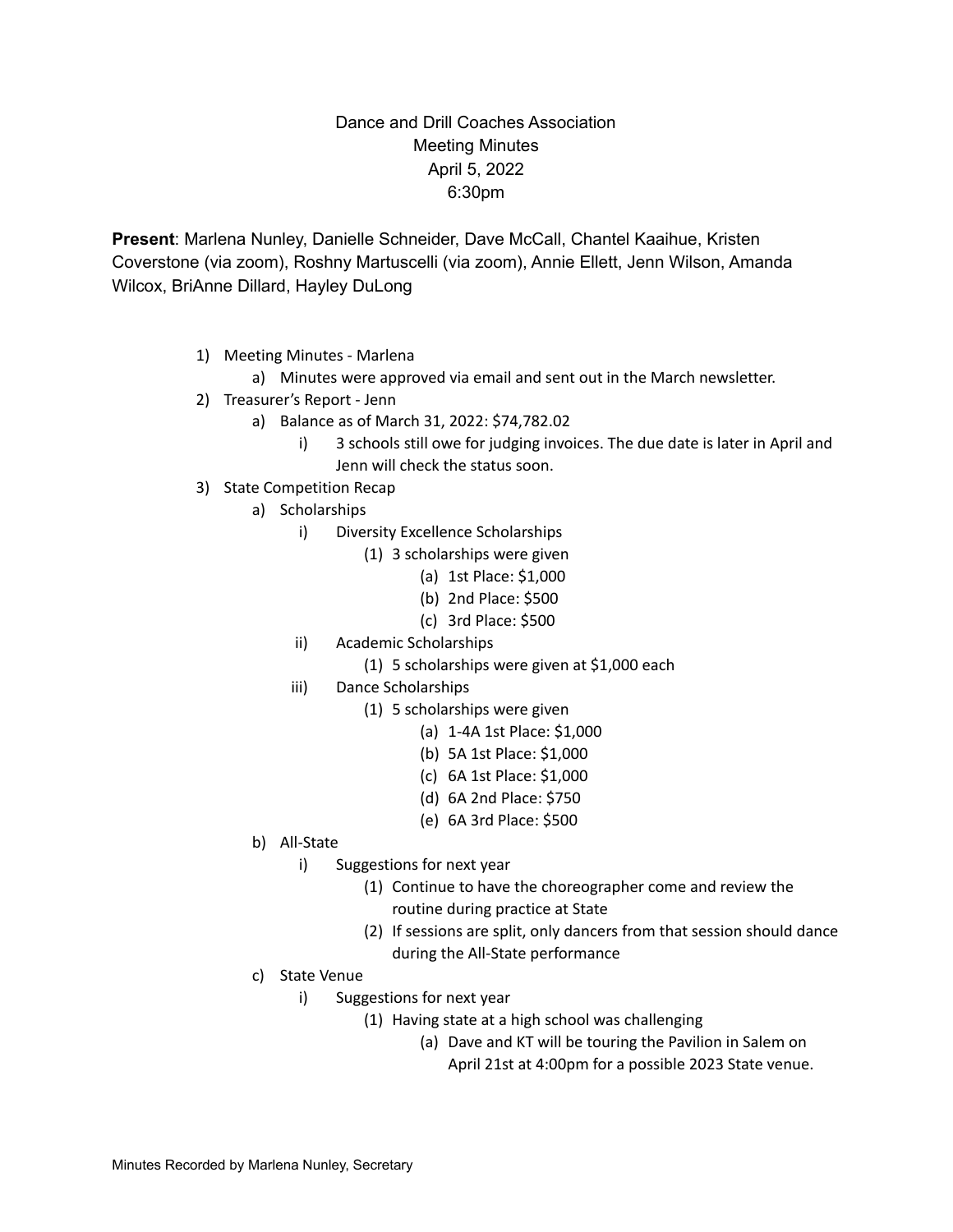- (2) Recorded videos were not available for purchase this year. If OSAA isn't going to have an option to buy the recorded video after state, can this be communicated to coaches?
- 4) State 2023 Dave
	- a) State committee meeting is on April 18th in Wilsonville
		- i) Review what the board will be presenting and going over with the committee
			- (1) If OSAA comes back with a maximum of 2 routines instead of 3 routines, do we have to bring that back to the membership to vote on?
				- (a) Discussion on best practice if that is the only change to the proposal going from 3 routines maximum to 2 routines maximum.
		- ii) Pending the outcome of the decision, possibly set up a workshop day prior to the membership meeting
		- iii) Discussion on rescinding the 2023 Category State proposal if OSAA doesn't negotiate at the meeting on the 18th.
			- (1) Can the DDCA host Category Champs in December at a larger facility such as the Salem Pavilion for the next 4 years to show OSAA that a Category State will be possible?
				- (a) Discussion on who will run the event?
					- (i) Can DDCA Associates be in charge of this so the board isn't overwhelmed with an extra event.
- 5) Board Positions: 2022-2024 Term
	- a) Applications were sent out to the membership and the due date to submit an application is Friday, April 8th.
	- b) A vote will be sent to the membership prior to the Spring Membership Meeting
	- c) The results will be announced at the membership meeting on April 23rd.
- 6) Spring Membership Meeting Dave
	- a) Agenda
- 7) JA Report Kristen
	- a) Review of State
	- b) Discussion on judging structure for next season
		- i) Can we bring back the leadership team?
			- (1) Suggestion that a new position be made specifically fielding questions/monitoring all correspondence regarding local competitions.
		- ii) The JA Commissioner position will be posted in May after a decision for State 2023 is decided.
		- iii) Discussion regarding the JA being under OAOA for the 2023-2024 season. What would it look like and what would the pros and cons be? Kristen will present the information she gathers at the May or June board meeting.
- 8) Membership Report Chantel
	- a) 2022-2023 Membership Registration will open on May 2, 2022.